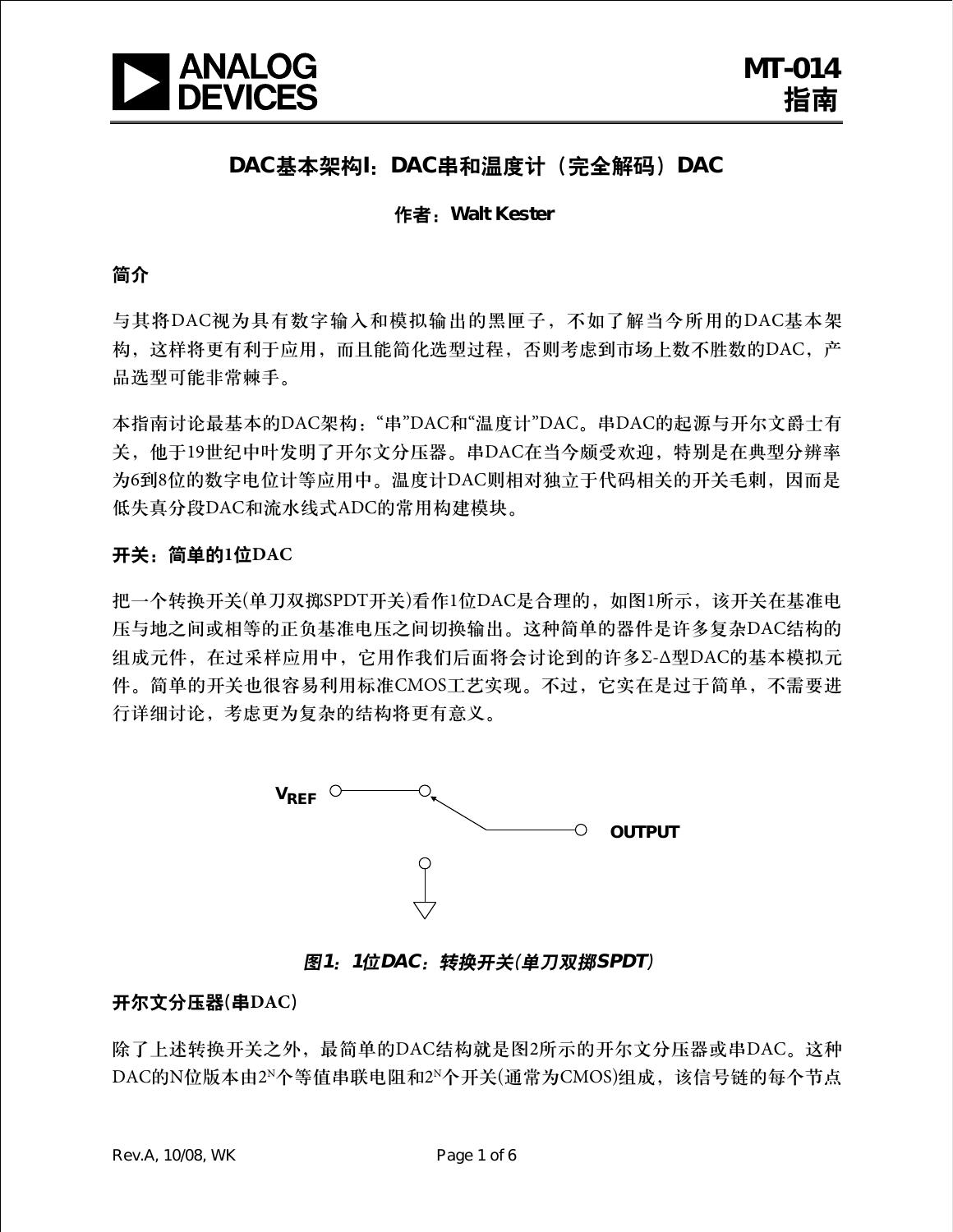与输出端之间都有一个开关。输出通过闭合其中的一个开关而从适当的抽头获得(对于N位 数据,将2N个开关解码为1涉及到略微复杂的数字技术,但数字电路很便宜)。这种DAC的 起源可以追溯到开尔文爵士于19世纪中叶的发明,它首先是用电阻和继电器实现,继而在 1920年代用真空管实现(参见参考文献1、2、3)。



### 图**2**:最简单的电压输出温度计**DAC**: 开尔文分压器(**"**串**DAC"**)

这种架构非常简单,具有一个电压输出(但输出阻抗与代码相关),本身具单调性,即使电 阻意外短路,输出n也不会大于输出n + 1。如果所有电阻的阻值相等,则它是线性的,但 如果需要非线性DAC,也可以故意把它设计成非线性的。在一次跃迁期间仅有两个开关工 作,因此它是一种低毛刺架构。此外,开关毛刺与代码无关,因而它非常适合低失真应 用。无论代码如何跃迁,毛刺都是相对恒定的,因此毛刺的频率成分位于DAC更新速率及 其谐波处,而不是位于DAC基波输出频率的谐波处。串DAC的主要缺点是需要大量电阻 和开关才能实现高分辨率,因此它不是常用的简单DAC架构,直到最近极小尺寸IC特性问 世,才使得低中分辨率的DAC切实可行。如今,该架构已广泛用于简单DAC中,如数字 电位计等。在后文中我们将会看到,其电流输出版本——温度计DAC也用作更复杂的高分 辨率分段DAC结构中的元件。

对于全1代码,DAC的输出比基准电压低1 LSB,因此打算用作通用DAC的串DAC在基准电 压引脚与第一个开关之间有一个电阻, 如图2所示。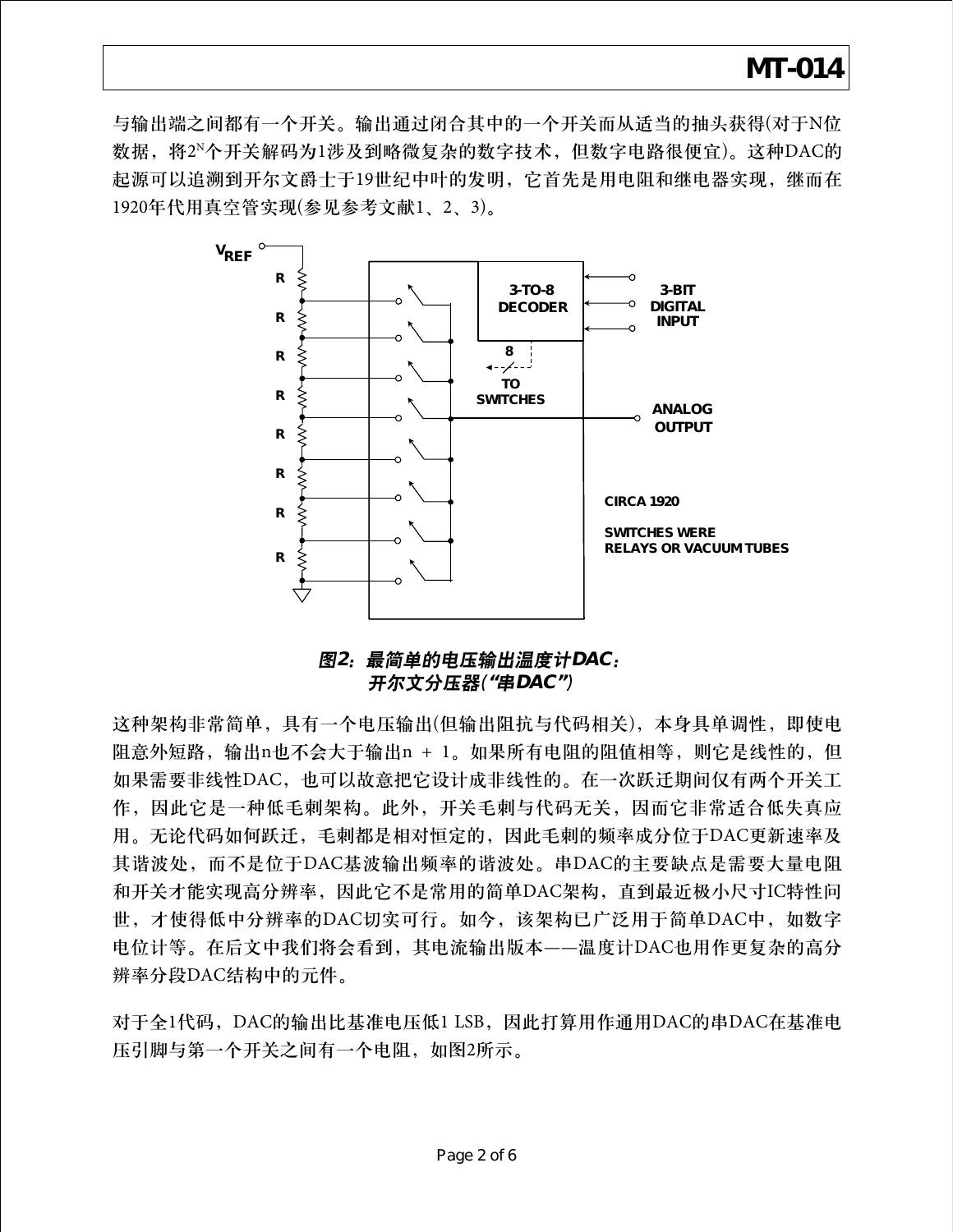在理想电位计中则不然,对于全0和全1代码,应将可变抽头连接到电阻串的一端或另一 端。因此,虽然数字电位计与通用串DAC基本相同,但前者少一个电阻,并且电阻串的任 何一端都没有其它内部连接。图3所示为一个简单的数字电位计。



### 图**3**:对一个串**DAC**稍作更改便获得一个**"**数字电位计**"**

最简单的数字电位计并不比这个结构复杂太多,电位计的任何一个引脚都不可能处于5V 或3V逻辑电源以外的电位。但有些电位计具有更复杂的解码器、电平转换器和额外的高 压电源引脚,虽然逻辑控制电平很低(3 V或5 V),但电位计引脚具有大得多的电压范围, 某些情况下可能高达±15 V。数字电位计常常内置非易失性逻辑, 当它关断时, 其设置得 以保存。

显而易见,串DAC具有大量电阻(正如前面所说的,N位DAC有2N个电阻)。调整串DAC中 的每个电阻以获得最佳DNL和INL是不现实的,一部分原因是电阻数量太多,还有一部分 原因是电阻太小而难以校准,主要原因则是这样做成本太高。由于物理尺寸的限制,纯串 DAC的分辨率一般以8到10位为限。

#### 电流输出温度计(完全解码)**DAC**

有一种电流输出DAC与串DAC相似,它由2N–1可开关的电流源(可以是电阻和基准电压 源,或者是有源电流源)组成,这些电流源连接到一个输出引脚,该输出引脚必须处于或 接近地电位。通常把这种架构称为"温度计"或"完全解码"DAC。图4显示了这样一个温度 计DAC,它通过连接到基准电压的电阻来产生电流。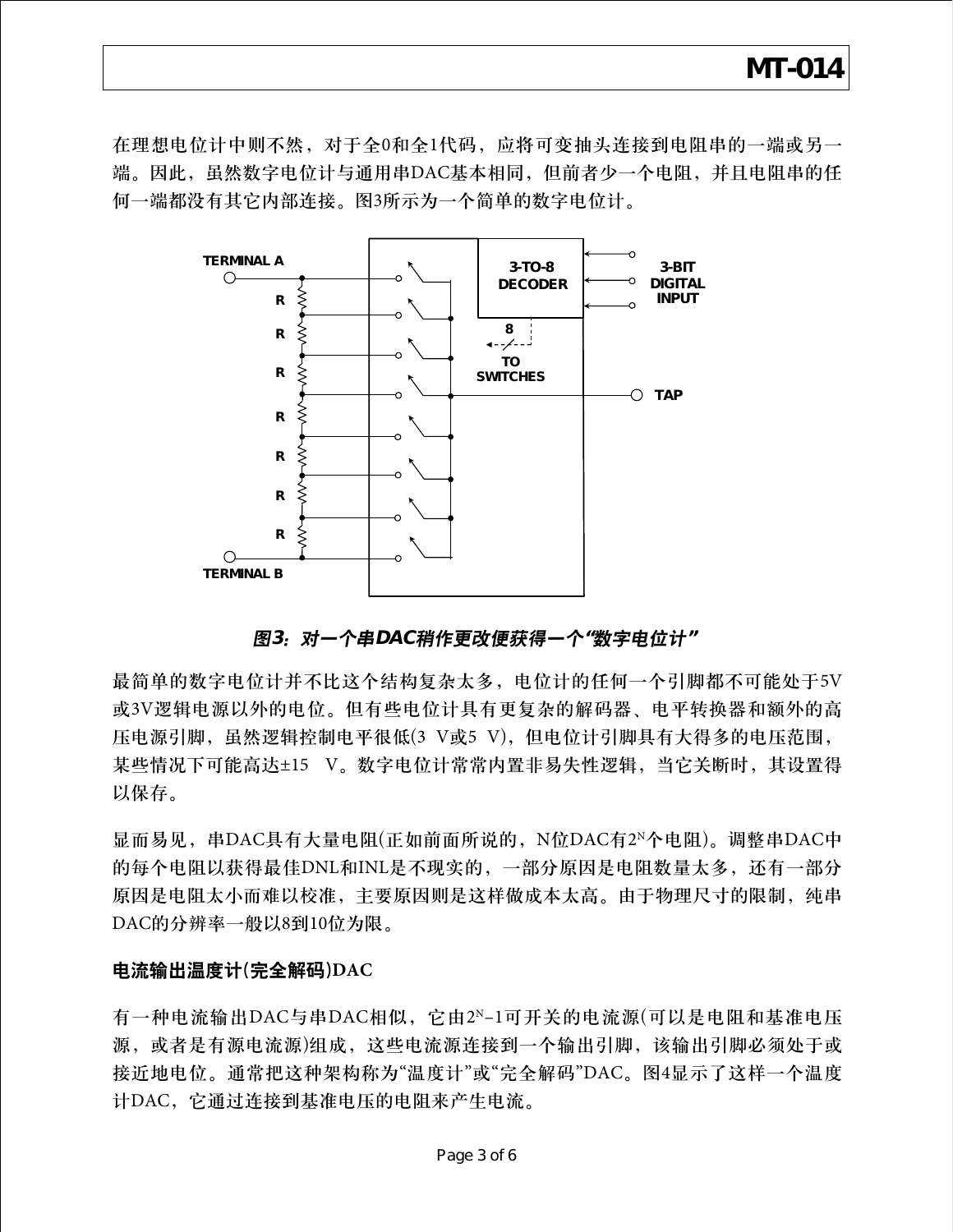

### 图**4**:最简单的电流输出温度计(完全解码)**DAC**

如果使用有源电流源,如图5所示,输出可能具有更大的顺从性,可以使用一个阻性负载 来产生输出电压。负载电阻的选择必须适当,使得在最大输出电流时,输出引脚电压仍然 位于额定顺从电压范围内。



### 图**5**:电流源改善基本电流输出温度计**DAC**

一旦通过提高数字代码将温度计DAC中的电流切换到电路中,则数字代码的任何进一步提 高都不会再移除该电流。因此,该结构本身具单调性,与电流的精度无关。同样,像开尔 文分压器一样,只有出现高密度IC工艺才能使该架构切实可行地用于实现通用中等分辨率 DAC,不过高速应用广泛使用的是它的一个略微复杂的版本(如下图所示)。与开尔文分压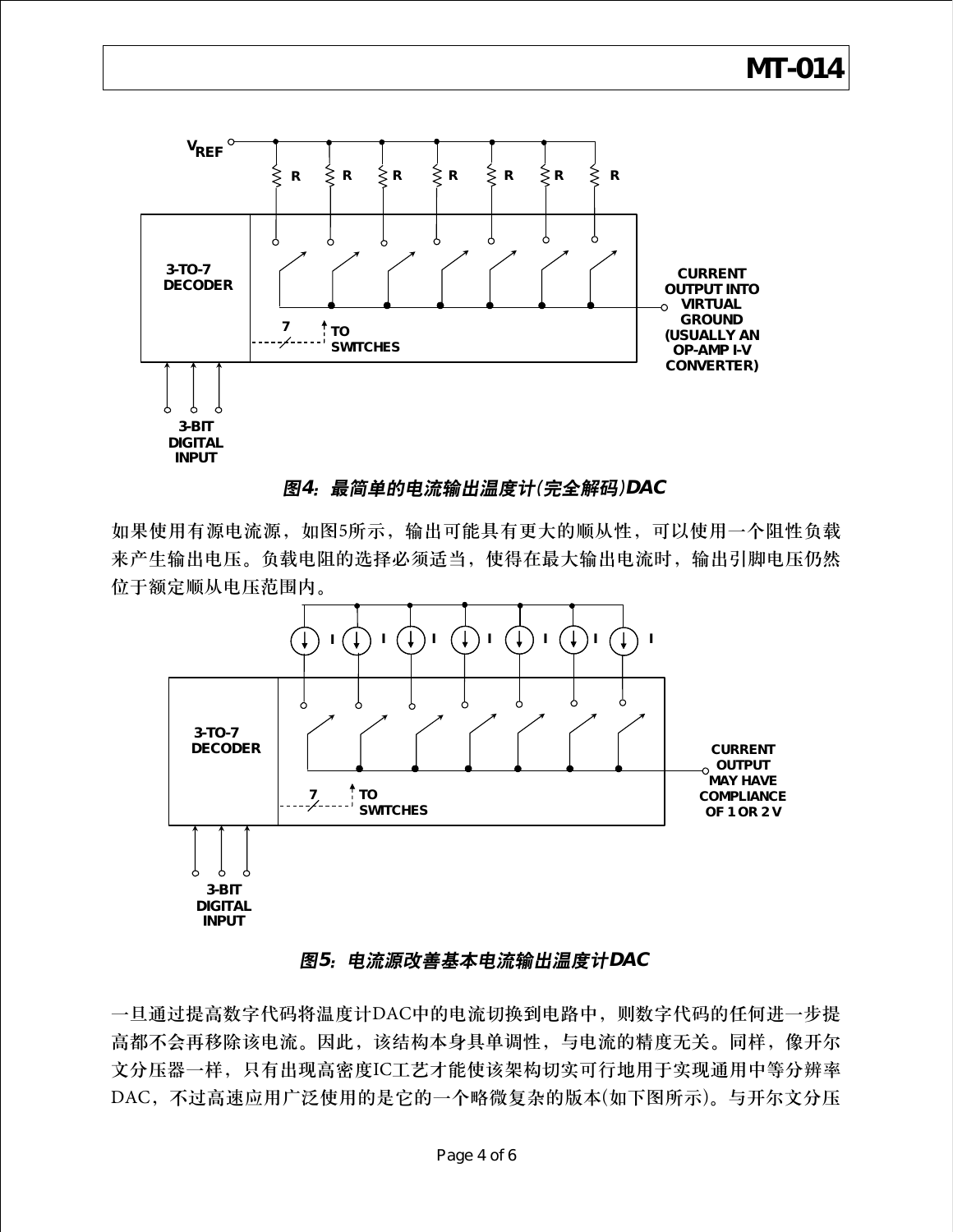器不同,此类电流模式DAC没有专用名称,但两种类型均可以称为"温度计"DAC或"完全 解码"DAC。

电流在两条输出线之间切换的DAC(其中一条线接地,但更一般的情况可能是用作反相输 出端)更适合高速应用,因为在两个输出端之间切换电流所造成的瞬间影响小得多,因而 其毛刺远低于仅仅电流开关切换的情况。这种架构如图6所示。



图**6**:提供互补电流输出的高速温度计**DAC**

但是,这种DAC的建立时间仍会随着初始代码和最终代码的不同而变化,导致产生"码间 干扰"(ISI)。这个问题可以通过更复杂的开关技术来解决,即在变为下一个值之前,输出 电流回到0。注意,虽然输出电流回到0,但它并未"关断";不使用时,电流被释放掉,而 不是器件被使能或关断。其中涉及到的技术非常复杂,在此无法详加讨论,有兴趣的读者 可以查阅参考文献4。

对于这种DAC的普通(线性)版本,所有电流的标称值相等。如果将其用于高速重构,则可 以通过动态改变递增代码切换电流的顺序来提高线性度。一般情况下,代码001始终开启 电流A,代码010始终开启电流A和B,代码011始终开启电流A、B和C,依此类推。但为了 提高线性度,对于每个新的数据点,递增代码的电流开启顺序可以不同。只要在解码器中 增添少量逻辑,就能轻松做到这一点。最简单的实现方法是使用一个计数器,每经过一个 时钟周期,计数器便递增1,电流开启顺序随之改变:ABCDEFG、BCDEFGA、CDEFGAB ……但这种算法可能会在DAC输出中产生杂散音。更好的办法是对每个时钟周期设置一个